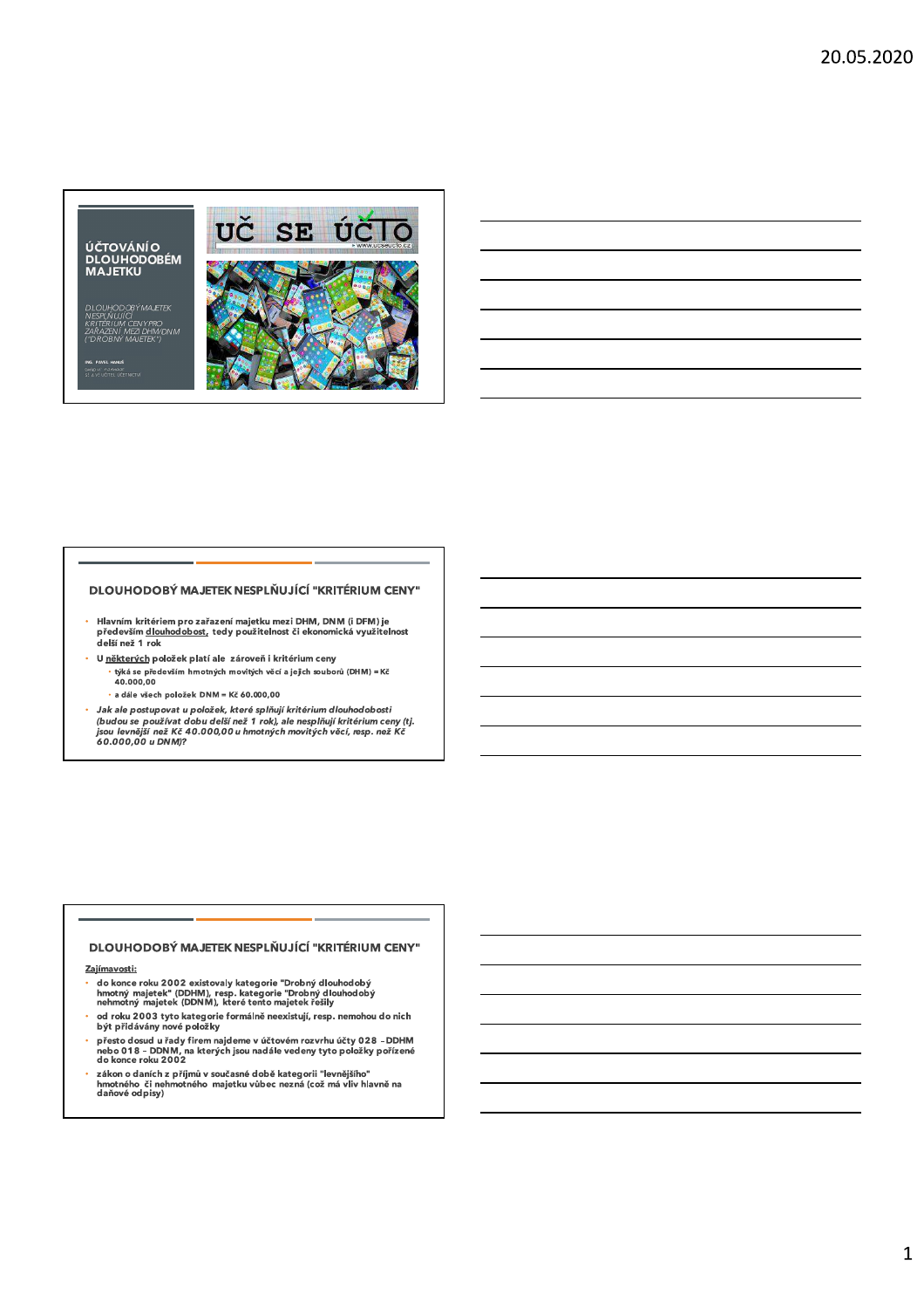### DLOUHODOBÝ MAJETEK NESPLŇUJÍCÍ "KRITÉRIUM CENY"

- · To, že kategorie "drobného" DHM/DNM formálně neexistuje, ale neznamená, že neexistuje takový majetek!
- Všechny podniky se ve své praxi setkají s položkami majetku, které · budou určitě používat dobu delší než 1 rok
- · ale zároveň jde položky, které nesplňují kritérium ceny ("jsou levnější") Najdeme zde prostředky výpočetní a telekomunikační techniky (počítače,<br>telefony), programové vybavení, inventář (např. nábytek), drobnější stroje<br>a zařízení atd. ù.

# ZÁKLADNÍ MOŽNOSTI ÚČTOVÁNÍ "DROBNÉHO" MAJETKU

Pro evidenci a související účtování takového majetku má podnik 2 možnosti: 1. bez ohledu na nižší cenu účtovat takový majetek jako "běžný"<br>DHM/DNM

- 2. zaúčtovat takový majetek při pořízení nebo při výdeji/zařazení do<br>užívání do nákladů, a to
	- · majetek hmotného charakteru jako spotřebu materiálu (501MD)
	- ä, majetek nehmotného charakteru jako spotřebu služeb (518MD)

#### ZÁKLADNÍ MOŽNOSTI ÚČTOVÁNÍ "DROBNÉHO" MAJETKU

Podnik si <u>sám ve své vnitřní účetní směrnici</u> stanoví kritéria, podle kterých<br>bude pořízený "drobný" majetek účtovat

- · buď jako "běžný" (tj. "velký") majetek
- · nebo přímo do spotřeby

Kritériem bývá zpravidla cena.

Směrnice pak může (například) stanovit, že majetek dlouhodobého charakteru

- · v ceně od Kč 20.000,00 se účtuje jako "běžný" DHM/DNM
- · v ceně do Kč 19.999,99 se účtuje přímo dospotřeby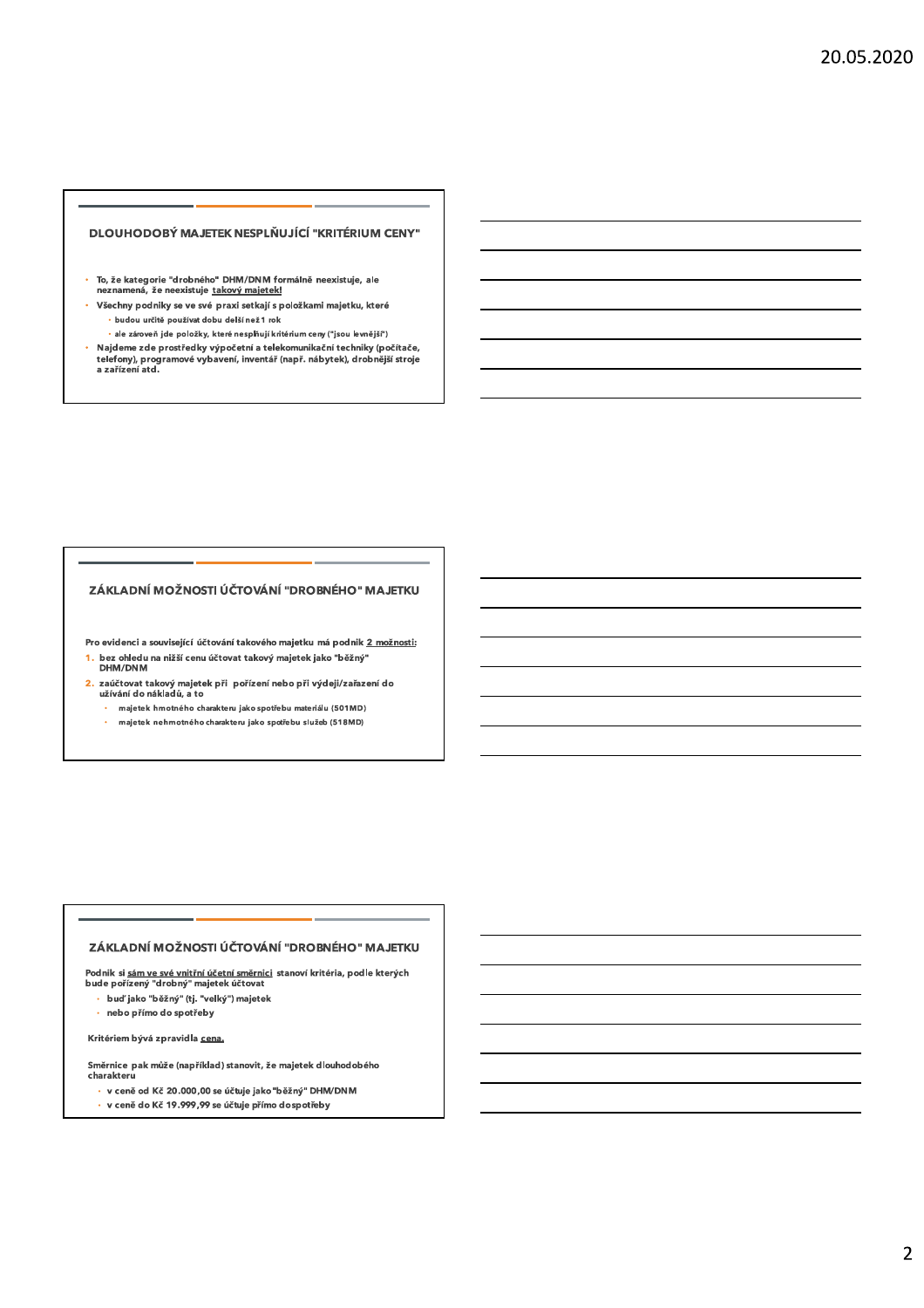#### ZÁKLADNÍ MOŽNOSTI ÚČTOVÁNÍ "DROBNÉHO" MAJETKU

Praktická úskalí vycházející z vnitropodnikové směrnice pro zařazení majetku:

- u příliš nízké ceny mohou mezi DNM/DHM patřit i "nevýznamné" položky (např. razítko, varná konvice, antivirové programy apod.)
- u příliš vysoké ceny naopak mohou být i významnější položky účtovány do nákladů
- při zaúčtování položky dlouhodobého charakteru do nákladů může<br>vznikat problém např. při nákupu koncem roku, kdy položka pořízená<br>např. v prosinci vstoupí do nákladů v plné výši
	- tomu se však dá předejít prostřednictvím tzv. časového rozlišení, kdy do nákladů<br>daného roku vstoupí pouze část ceny majetku a zbylá část bude tzv. nákladem<br>příštích odobí (aktivní účet 381), která vstoupí do nákladů až

# "DROBNÝ" MAJETEK ÚČTOVANÝ BĚŽNĚ<br>(v účtové třídě 0)

Pokud se podnik rozhodne účtovat i "drobný" (levnější) majetek<br>dlouhodobého charakteru jako běžný DNM/DHM

- · bude účtovat příslušný majetek běžně na účty účtové třídy 0 Dlouhodobý majetek
- $\cdot$  povede takový "levnější" majetek na inventární kartě
- · musí stanovit způsob odpisování takového majetku
	- ≻ může být zcela stejný jako u "běžného" (velkého) majetku, a to vč. daňových<br>odpisů
	- $\triangleright$  ale může být stanoven i jinak, např. odpis ve výši 1/3 (či ½) vstupní ceny ročně ≻ musí být ale odpisován minimálně <u>dva roky,</u> aby bylo zachováno kritérium<br>dlouhodobosti

|                                                                                                                                                                               |            |                                                            |           | (V ÚČTOVÉ TŘÍDĚ 0) |          |  |  |
|-------------------------------------------------------------------------------------------------------------------------------------------------------------------------------|------------|------------------------------------------------------------|-----------|--------------------|----------|--|--|
| Příklad: Podnik má ve své vnitřní směrnici stanoveno, že jako DHM povede i majetek<br>dlouhodobého charakteru v ceně od Kč 20.000.00. Tomu odpovídá následující<br>ú čtování: |            |                                                            |           |                    |          |  |  |
| Poř. č.                                                                                                                                                                       | Doklad     | Text                                                       | Částka Kč | Účet MD            | Účet DAL |  |  |
| 1a.                                                                                                                                                                           | <b>FAD</b> | Faktura od dodavatele za počítačovou tiskárnu              | 19.700.00 | 042                |          |  |  |
| 1b.                                                                                                                                                                           |            | DPH 21%                                                    | 4.137.00  | 343                |          |  |  |
| 1c.                                                                                                                                                                           |            | Faktura celkem                                             | 23.837.00 |                    | 321      |  |  |
| 2.                                                                                                                                                                            | VPD        | V hotovosti zaplacena doprava tiskárny (neplátci DPH)      | 500.00    | 042                | 211      |  |  |
| 3.                                                                                                                                                                            | INT        | Tiskárna byla zařazena do užívání a do souboru DHM         | 20.200.00 | 022                | 042      |  |  |
| 4.                                                                                                                                                                            | VBÚ        | Faktura z operace1 uhrazena bankovním převodem             | 23.837.00 | 321                | 221      |  |  |
| 5.                                                                                                                                                                            | INT        | Zúčtován 50% odpistiskárny dle vnitropodnikové<br>směrnice | 10.100.00 | 551                | 082      |  |  |

# "DROBNÝ" MAJETEK ÚČTOVANÝ BĚŽNĚ

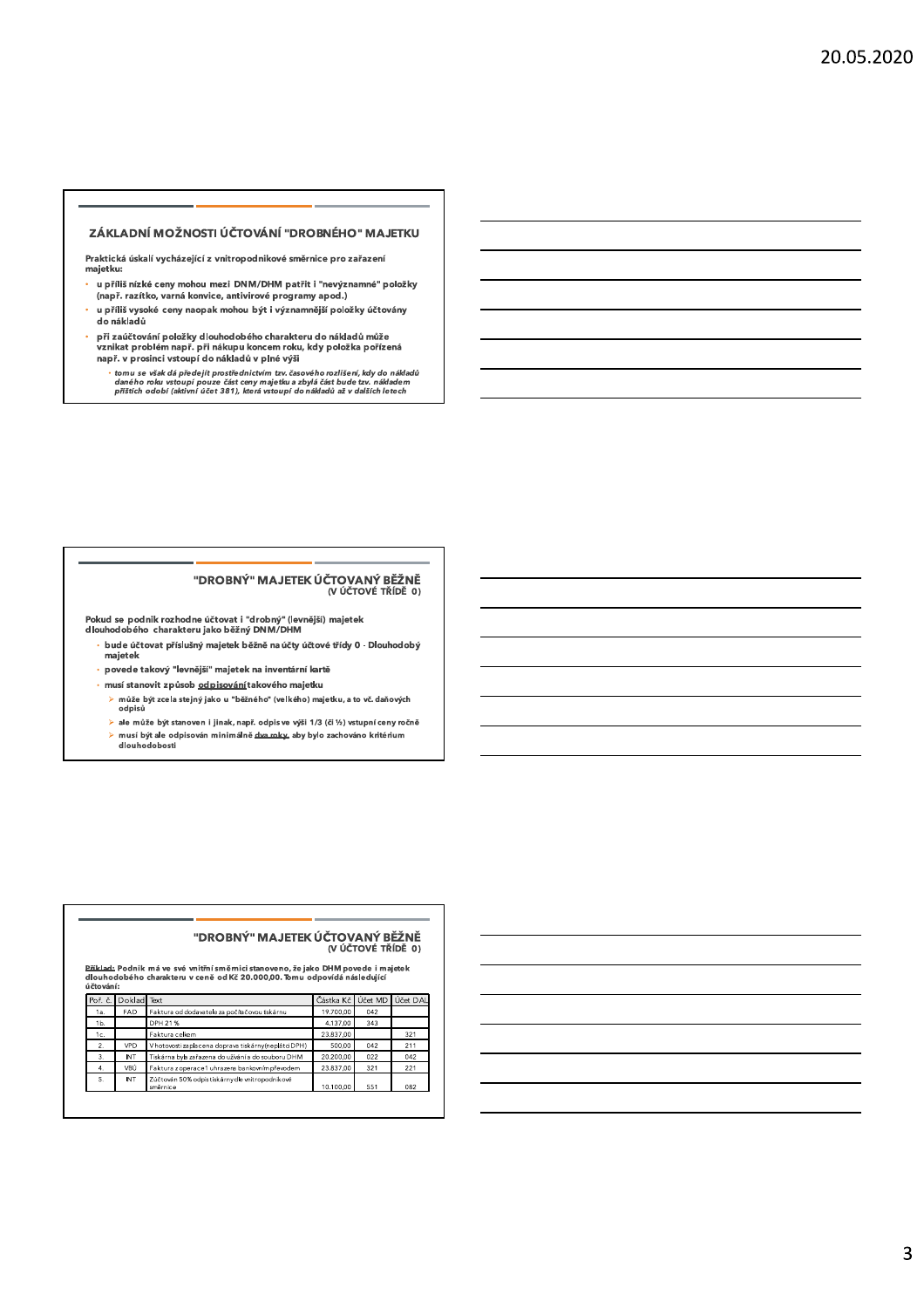# "DROBNÝ" MAJETEK ÚČTOVANÝ BĚŽNĚ<br>(v účtové třídě 0)

<u>Příklad:</u> Podnik má ve své vnitřní směrnici stanoveno, že jako DnM povede i majetek<br>dlouhodobého charakteru v ceně od Kč 40.000,00. Tomu odpovídá následující<br>účtování:

|                  | Poř. č. Doklad Text |                                                                    | Částka Kč Účet MD Účet DAL |     |     |
|------------------|---------------------|--------------------------------------------------------------------|----------------------------|-----|-----|
| 1a.              | VPD                 | V hotovosti nakoupeno účetní software                              | 41,000.00                  | 041 |     |
| 1Ь.              |                     | DPH 21%                                                            | 8.610.00                   | 343 |     |
| 1c.              |                     | Celkemzaplaceno                                                    | 49.610.00                  |     | 211 |
| $\overline{2}$ . | INT                 | Software zařazeno do užívání                                       | 41.000.00                  | 013 | 041 |
| 3.               | INT                 | Zúčtován 33% odpis software dle vnitropodníkové<br>účetní směrnice | 13.530.00                  | 551 | 073 |

### "DROBNÝ" MAJETEK ÚČTOVANÝ DO NÁKLADŮ

Pokud se podnik rozhodne účtovat "drobný" (levnější) majetek<br>dlouhodobého charakteru do nákladů, bude postupovat takto:

www.www.com/syrecommunice.zpusobu Anebo izpŭsobu B)<br>· u majetku nehmotného charakteru bude účtovat jako ojednorázově<br>spotřebě služeb

<u>Důležité:</u> pokud je tento majetek zaúčtován do nákladů (501 či 518), "mizí"<br>potom z účetnictví (není vidět, že ho máme). Doporučuje se proto vést<br>evidenci takového majetku (různé tabulky, inventární seznamy "drobného<br>maje

### "DROBNÝ" MAJETEK ÚČTOVANÝ DO NÁKLADŮ

Ukázka "místního seznamu":

| Full Akm: Toyy. 05mln<br><b><i><u><u>ADAMARAANAAAAA</u></u></i></b> | Pencil a majorithm<br>-------------------------------- | <b>CONTRACTOR</b> | Beefan, gammensverskile<br>************************** | Wiwedowi, Stale<br>----------------------------                                                                                                                                                                                | <b>Essait</b> Bakum  | Castles                                        |
|---------------------------------------------------------------------|--------------------------------------------------------|-------------------|-------------------------------------------------------|--------------------------------------------------------------------------------------------------------------------------------------------------------------------------------------------------------------------------------|----------------------|------------------------------------------------|
| <b>N3. 1/237</b>                                                    | SASOBIEER HA PRESONY                                   | <b>CITINA</b>     |                                                       |                                                                                                                                                                                                                                | 3.33.07.3000         | 13703.00                                       |
| 60 1/146                                                            | <b>CAR COMMAND</b><br>Kamara                           | DIZME             |                                                       |                                                                                                                                                                                                                                | 1.31.01.2008         | 14589.00                                       |
| 77.1/784                                                            | EXHIBIT                                                | EIGHA             |                                                       |                                                                                                                                                                                                                                | 1 21.09.2007         | 9873.00                                        |
| <b>SS 2/AS4</b>                                                     | POLEYRONA, NEAR                                        | DOM               |                                                       |                                                                                                                                                                                                                                | 10 01.08.1995        | 000.00                                         |
| 138 2/811                                                           | VOOIX assutesysel Servery                              | DIDINE            |                                                       |                                                                                                                                                                                                                                | 1 01.08.1085         | 2043.00                                        |
| $139 - 27816$                                                       | <b>CORR WEIGHT</b>                                     | <b>CrEWA</b>      |                                                       |                                                                                                                                                                                                                                | 1 01:08.1995         | 22140-04                                       |
| 184 2/821                                                           | ETOJAH BAFOJA                                          | EIDM              |                                                       |                                                                                                                                                                                                                                | 1.95.84.3004         | 2749.00                                        |
| $156 - 27833$                                                       | <b>BELIEMA MONA BELAVIGNEET</b>                        | EXCAM             |                                                       |                                                                                                                                                                                                                                | 2.05.06.1006         | 3049.00                                        |
| 182 2/688                                                           | <b>SERTH ROVER</b>                                     | <b>DIZINE</b>     |                                                       |                                                                                                                                                                                                                                | 5.01.08.1995         | 10932-00                                       |
| <b>244 2/9157</b>                                                   | VOICET HA TACKY Gub-to                                 | <b>CITINA</b>     |                                                       |                                                                                                                                                                                                                                | $8 - 34 - 03 - 0005$ | 14290.00                                       |
| 262.2/AB2                                                           | Verscheilt bestiet werke Hallen 10 1                   | CIDIA             |                                                       |                                                                                                                                                                                                                                | 1, 38, 98, 2011      | 0.00                                           |
| ET4 E/A133                                                          | Flotna - sukt -sklo                                    | <b>KINNA</b>      |                                                       |                                                                                                                                                                                                                                | 78 20.01.0012        | 1439.00                                        |
| $278$ $1/374$                                                       | Hapojovy stúl-neres 1800mm                             | proje             |                                                       |                                                                                                                                                                                                                                | 1, 28, 01, 2013      | 17414.00                                       |
| 279 1/175                                                           | Vonik na koša-nápoj                                    | <b>FOTOLS</b>     |                                                       |                                                                                                                                                                                                                                | 1 28.05.2052         | 9543.00                                        |
| 303 204                                                             | Odpadkový kož -jidelne                                 | EIGH              |                                                       |                                                                                                                                                                                                                                | 1, 24, 66, 3613      | 378.11                                         |
| 335 2/9198                                                          | stal tidelni buk                                       | Erithan           |                                                       |                                                                                                                                                                                                                                | 5, 21, 03, 2014      | 9750.00                                        |
| 336 3/8198                                                          | Stal jidelni czantovy                                  | EIEM              |                                                       |                                                                                                                                                                                                                                | 11 21.03.3014        | 31450.00                                       |
| 337 2/9209                                                          | #t61 Yidelmi limetka                                   | <b>SYLMA</b>      |                                                       |                                                                                                                                                                                                                                | 11 21.02.2014        | 23539.00                                       |
| 1388.2/8201                                                         | Simile plastové colonà muzik                           | EIGHA             |                                                       |                                                                                                                                                                                                                                | 44 31.03.2014        | 33792.00                                       |
| 339 2/8002                                                          | fiells plastova opankova mezza                         | <b>DIME</b>       |                                                       |                                                                                                                                                                                                                                | 44 21.03.2014        | 33792.00                                       |
| 340 3/8203                                                          | Endis discount LESSI                                   | <b>SYEMA</b><br>w |                                                       |                                                                                                                                                                                                                                | 30 31.03.2014        | 38000.01                                       |
|                                                                     |                                                        |                   |                                                       |                                                                                                                                                                                                                                |                      | <b><i><u><u><u><b>DOM:</b></u></u></u></i></b> |
|                                                                     |                                                        |                   |                                                       | the state of the state of the state of the state of the state of the state of the state of the state of the state of the state of the state of the state of the state of the state of the state of the state of the state of t |                      | The company's company's                        |